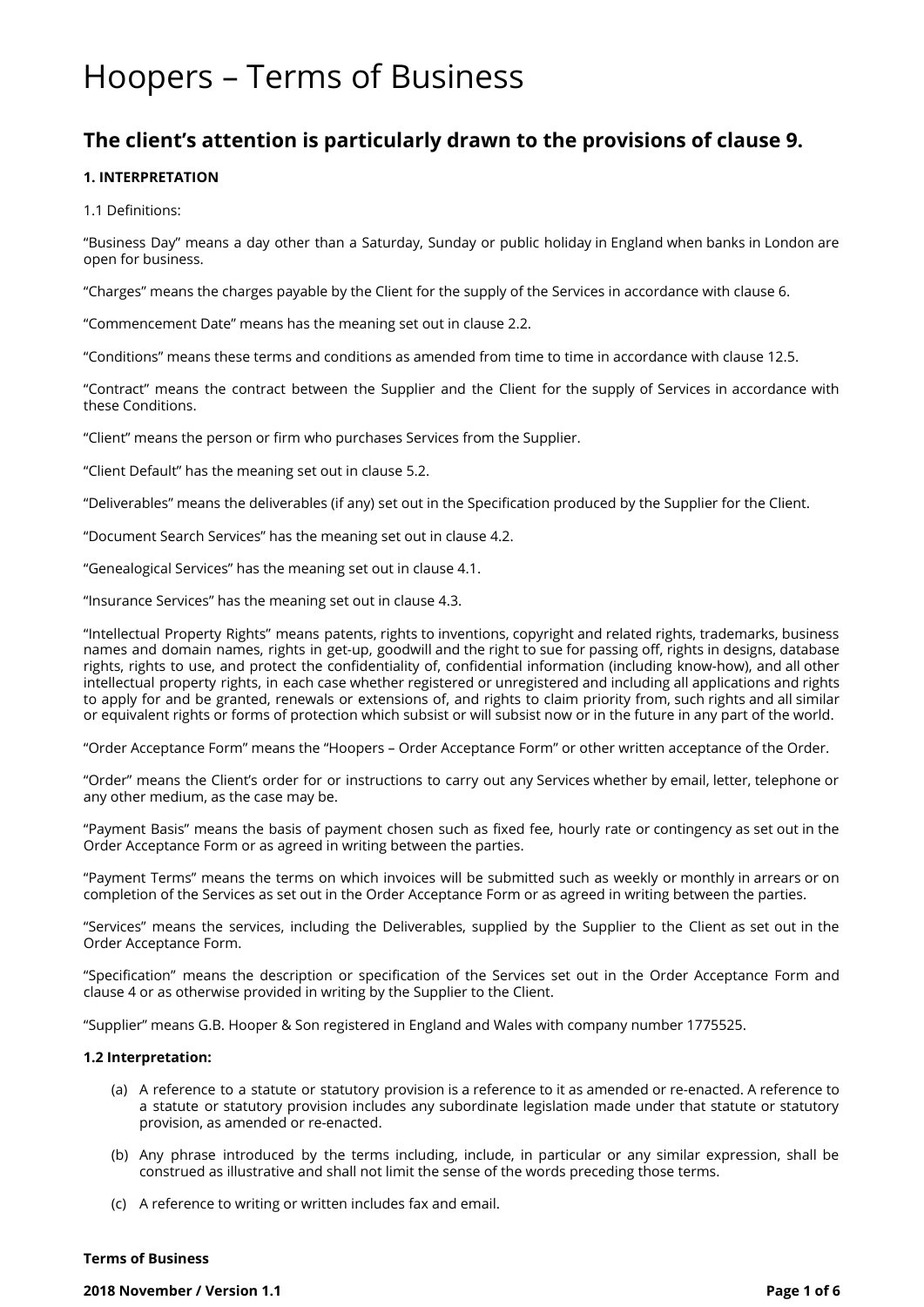# **2. BASIS OF CONTRACT**

2.1 The Order constitutes an offer by the Client to purchase Services in accordance with these Conditions.

2.2 The Order shall only be deemed to be accepted when the Supplier signs and returns the Order Acceptance Form to the Client at which point and on which date the Contract shall come into existence ("Commencement Date").

2.3 Any samples, drawings, descriptive matter or advertising issued by the Supplier, and any descriptions or illustrations contained in the Supplier's catalogues or brochures, are issued or published for the sole purpose of giving an approximate idea of the Services described in them. They shall not form part of the Contract or have any contractual force.

2.4 These Conditions apply to the Contract to the exclusion of any other terms that the Client seeks to impose or incorporate, or which are implied by trade, custom, practice or course of dealing.

2.5 Any quotation given by the Supplier shall not constitute an offer, and is only valid for a period of 20 Business Days from its date of issue.

#### **3. SUPPLY OF SERVICES**

3.1 The Supplier shall supply the Services to the Client in accordance with the Specification in all material respects.

3.2 The Supplier shall use all reasonable endeavours to meet any performance dates specified in the Order Acceptance Form, but any such dates shall be estimates only and time shall not be of the essence for performance of the Services.

3.3 The Supplier shall have the right to make any changes to the Services which are necessary to comply with any applicable law or safety requirement, or which do not materially affect the nature or quality of the Services, and the Supplier shall notify the Client in any such event.

3.4 The Supplier warrants to the Client that the Services will be provided using reasonable care and skill.

3.5 The Client warrants that it is a business and not a consumer for the purposes of this Contract.

#### **4. SPECIFICATION OF THE SERVICES**

4.1 In respect of any "Genealogical Services" ordered, the Supplier:

- (a) will undertake reasonable levels of research to seek to establish the identity and/or location of those persons who are or may be entitled to an estate, trust, proceeds of an estate or trust or entitled to another asset. Such research may include the tracing of trustees, co-owners of land or shareholders who are missing or otherwise absent;
- (b) will provide the Client with a final report setting out the results of the research undertaken by the Supplier within 14 days of completion of such research;
- (c) will, if certain information required by the Client is available prior to the research being completed, provide the Client with an interim report detailing such information;
- (d) is not able to warrant or guarantee that there are no heirs or beneficiaries other than those detailed in any of the Supplier's reports. For example, illegitimate heirs and other beneficiaries may not be able to be identified through normal genealogical searches.

4.2 In respect of any "Document Search Services" ordered, the Supplier:

- (a) will undertake reasonable levels of research to seek to establish the location of the legal document(s) requested and, if possible, obtain a copy of such legal document(s). Such research may include searching for wills, certificates or birth, marriage and death and other legal documents;
- (b) is not able to warrant or guarantee (a) that it will be able to establish the location of the legal document(s) requested or obtain a copy of such legal document(s) or (b) as to the authenticity of any documents obtained.

4.3 In respect of any "Insurance Services" ordered, the Supplier will assist the Client with the obtaining of various insurance policies. Such assistance may be in relation to missing beneficiary indemnity policies or missing will insurance policies.

4.4 In respect of any "General Research Services" ordered, the Supplier:

- (a) will undertake reasonable levels of research (either genealogical, probate or otherwise as applicable) within the Supplier's capabilities or expertise and, if possible, obtain the information or copies of documents requested;
- (b) is not able to warrant or guarantee (a) that it will be able to obtain the information or copies of documents requested or (b) as to the accuracy or authenticity of any information or documents obtained.

## **Terms of Business**

**2018 November / Version 1.1 Page 2 of 6**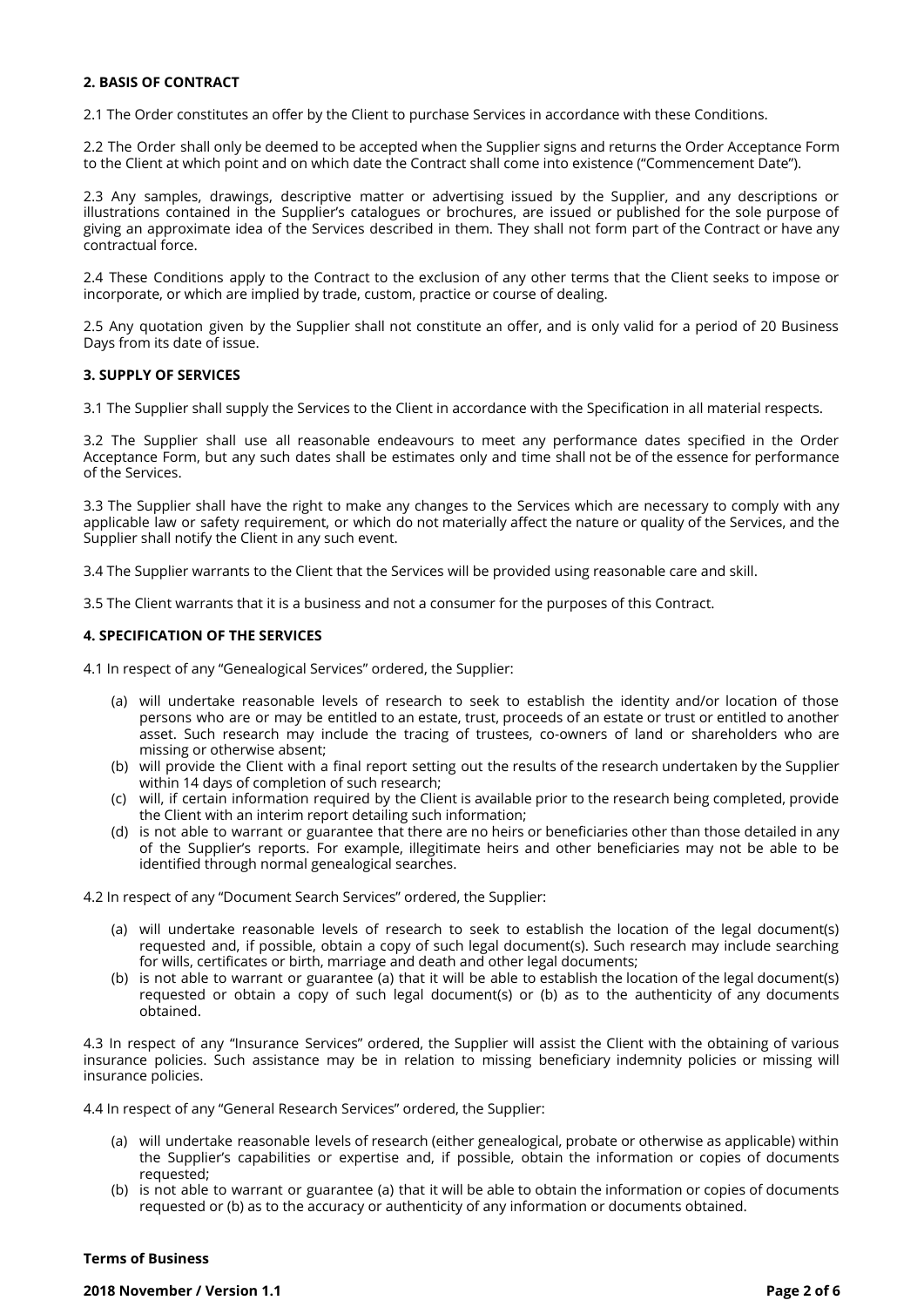# **5. CLIENT'S OBLIGATIONS**

### 5.1 The Client shall:

- (a) ensure that the terms of the Order Acceptance Form are complete and accurate;
- (b) cooperate with the Supplier in all matters relating to the Services;
- (c) provide the Supplier with such information and materials as the Supplier may reasonably require in order to supply the Services, and ensure that such information is accurate in all material respects;
- (d) obtain and maintain all necessary licences, permissions and consents which may be required before the date on which the Services are to start;
- (e) comply with any additional obligations as set out in the Specification;
- (f) in respect of any Genealogical Services being undertaken on a contingency basis;
	- (i) not instruct or encourage any person to undertake any research the same as or similar to those Genealogical Services; and
	- (ii) use reasonable endeavours to ensure that no research of the same as or similar to those Genealogical Services is carried out by any other person.

5.2 If the Supplier's performance of any of its obligations under the Contract is prevented or delayed by any act or omission by the Client or failure by the Client to perform any relevant obligation ("Client Default"):

- (a) the Supplier shall without limiting its other rights or remedies have the right to suspend performance of the Services until the Client remedies the Client Default, and to rely on the Client Default to relieve it from the performance of any of its obligations to the extent the Client Default prevents or delays the Supplier's performance of any of its obligations;
- (b) the Supplier shall not be liable for any costs or losses sustained or incurred by the Client arising directly or indirectly from the Supplier's failure or delay to perform any of its obligations as set out in this clause 5.2; and
- (c) the Client shall reimburse the Supplier on written demand for any costs or losses sustained or incurred by the Supplier arising directly or indirectly from the Client Default.

#### 6. CHARGES AND PAYMENT

6.1 The Charges for the Services shall be on the Payment Basis set out in the Order Acceptance Form. If no Payment Basis is chosen, the hourly rate basis will apply by default.

6.2 If on a fixed fee basis the Charges will be the fixed fee set out in the Order Acceptance Form or such other sum agreed in writing between the parties. Payment will be due regardless of the outcome of any Services.

6.3 If on an hourly rate basis:

- (a) the Charges shall be calculated in accordance with the Supplier's standard hourly fee rates, as provided by the Supplier to the Client from time to time (available on request). Payment will be due regardless of the outcome of any Services;
- (b) the Supplier's standard hourly fee rates for each individual are calculated on the basis of an eight-hour day from 9.00 am to 5.00 pm worked on Business Days.

6.4 If on a contingency basis in relation to Genealogical Services:

- (a) when the Supplier locates heirs or beneficiaries, it will offer to prove their claim in return for a percentage of their entitlement;
- (b) If unsuccessful the Supplier will not charge the Client for such Genealogical Services, but will still provide the final report of the Supplier's findings.

6.5 Except where acting on a contingency basis, the Supplier shall be entitled to charge the Client for any disbursements and expenses reasonably incurred by the Supplier or the individuals whom the Supplier engages in connection with the Services, and for the cost of services provided by third parties and required by the Supplier for the performance of the Services, and for the cost of any materials.

6.6 The Supplier shall invoice the Client in accordance with the Payment Terms set out in the Order Acceptance Form. If no Payment Terms are chosen, the Supplier shall invoice the Client monthly in arrears.

6.7 The Client shall pay each invoice submitted by the Supplier:

- (a) within 28 days of the date of the invoice; and
- (b) in full and in cleared funds to a bank account nominated in writing by the Supplier, and
- (c) time for payment shall be of the essence of the Contract.

6.8 All amounts payable by the Client under the Contract are exclusive of amounts in respect of value added tax chargeable for the time being ("VAT"). Where any taxable supply for VAT purposes is made under the Contract by the Supplier to the Client, the Client shall, on receipt of a valid VAT invoice from the Supplier, pay to the Supplier such

#### **Terms of Business**

**2018 November / Version 1.1 Page 3 of 6**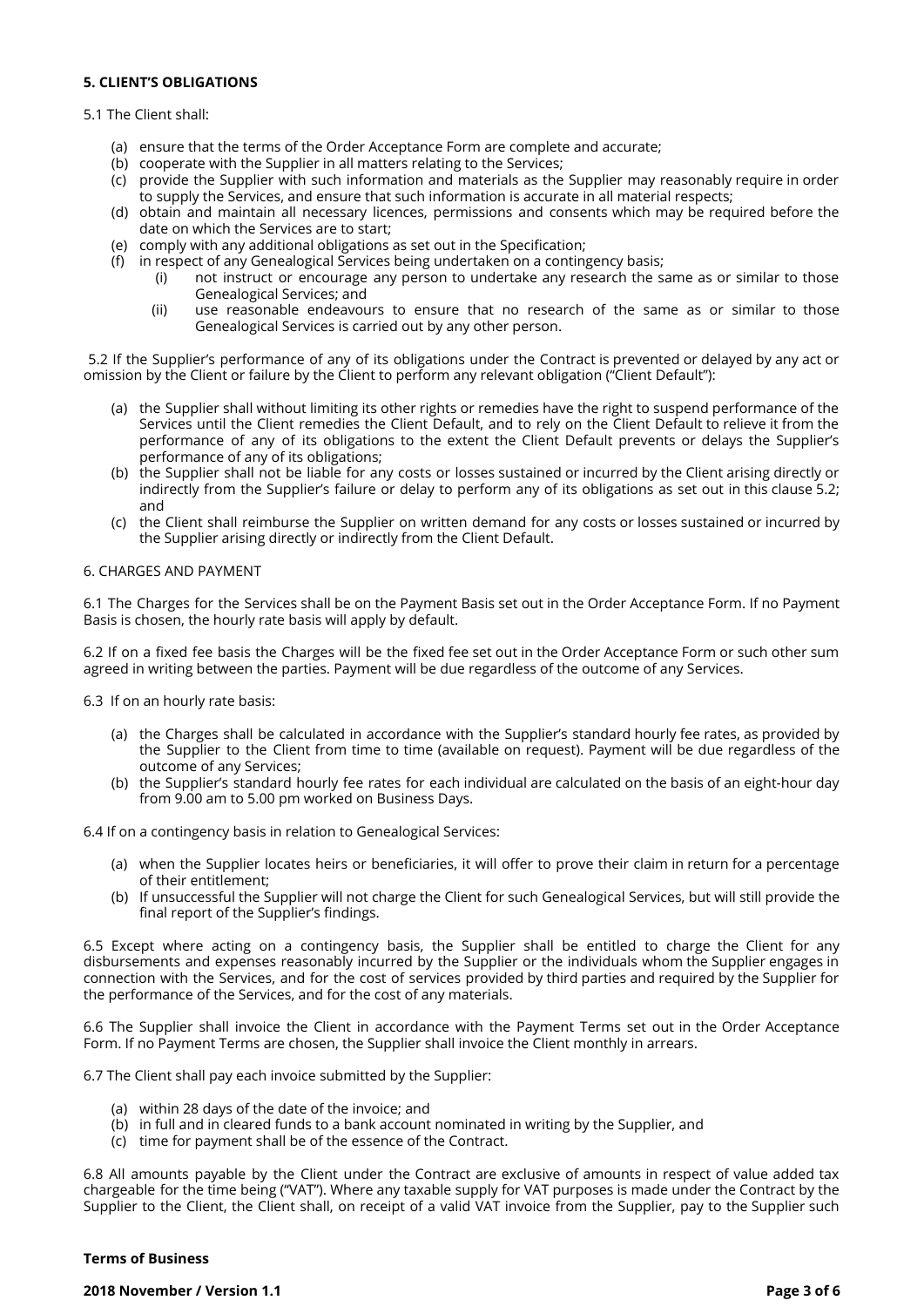additional amounts in respect of VAT as are chargeable on the supply of the Services at the same time as payment is due for the supply of the Services.

6.9 If the Client fails to make any payment due to the Supplier under the Contract by the due date for payment, then the Client shall pay interest on the overdue amount at the rate of 4% per annum above Barclays Bank Plc base rate from time to time. Such interest shall accrue on a daily basis from the due date until actual payment of the overdue amount, whether before or after judgment. The Client shall pay the interest together with the overdue amount.

6.10 The Client shall pay all amounts due under the Contract in full without any set-off, counterclaim, deduction or withholding (except for any deduction or withholding required by law). The Supplier may at any time, without limiting its other rights or remedies, set off any amount owing to it by the Client against any amount payable by the Supplier to the Client.

#### 7. INTELLECTUAL PROPERTY RIGHTS

7.1 All Intellectual Property Rights in or arising out of or in connection with the Services shall be owned by the Supplier.

7.2 The Client acknowledges that, in respect of any third party Intellectual Property Rights, the Client's use of any such Intellectual Property Rights is conditional on the Supplier obtaining a written licence from the relevant licensor on such terms as will entitle the Supplier to license such rights to the Client.

7.3 All Supplier Materials are the exclusive property of the Supplier.

# **8. DATA PROTECTION**

8.1 Definitions in this clause:

- (a) "Data Controller" has the meaning set out in Chapter 1 Article 4 section 7 of the General Data Protection Regulation.
- (b) "Data Subject" is an individual who is the subject of personal data.
- (c) "Personal Data" has the meaning set out in Chapter 1 Article 4 section 1 of the General Data Protection Regulation and relates only to personal data, or any part of such personal data, in respect of which the Client is the Data Controller and in relation to which the Supplier is providing services under this agreement.
- (d) "Processing and process" have the meaning set out in Chapter 1 Article 4 section 2 of the General Data Protection Regulation.

8.2 The Client and the Supplier acknowledge that for the purposes of the General Data Protection Regulation the Client is the Data Controller and the Supplier is the data processor in respect of any personal data provided by the Client to the Supplier.

8.3 The Supplier shall process the personal data only in accordance with the Client's instructions from time to time and shall not process the personal data for any purpose other than those expressly authorised by the Client.

8.4 Each party warrants to the other that it will process the personal data in compliance with all applicable laws, enactments, regulations, orders, standards and other similar instruments.

8.5 The Client acknowledges that the Supplier is reliant on the Client for direction as to the extent to which the Supplier is entitled to use and process the personal data. Consequently, the Supplier will not be liable for any claim brought by a Data Subject arising from any action or omission by the Supplier, to the extent that such action or omission resulted from the Client's instructions.

8.6 The Supplier may authorise a third party (subcontractor) to process the personal data.

# **9. LIMITATION OF LIABILITY: THE CLIENT'S ATTENTION IS PARTICULARLY DRAWN TO THIS CLAUSE**

9.1 Nothing in the Contract shall limit or exclude the Supplier's liability for:

- (a) death or personal injury caused by its negligence, or the negligence of its employees, agents or subcontractors;
- (b) fraud or fraudulent misrepresentation; or
- (c) breach of the terms implied by section 2 of the Supply of Goods and Services Act 1982 (title and quiet possession) or any other liability which cannot be limited or excluded by applicable law.

9.2 Subject to clause 9.1, the Supplier shall not be liable to the Client, whether in contract, tort (including negligence), for breach of statutory duty, or otherwise, arising under or in connection with the Contract for:

- (a) loss of profits;
- (b) loss of sales or business;
- (c) loss of agreements or contracts;

#### **Terms of Business**

**2018 November / Version 1.1 Page 4 of 6**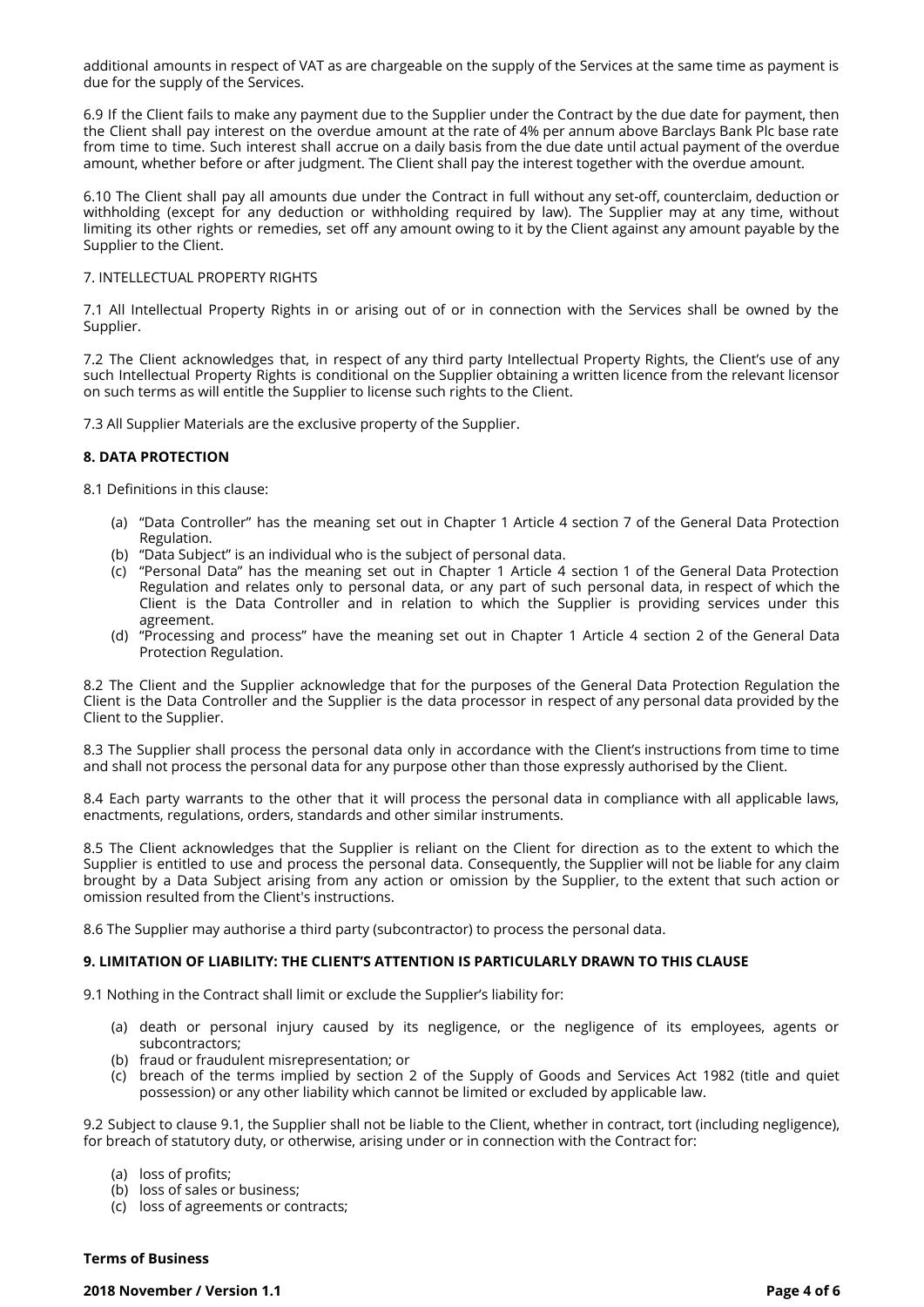- (d) loss of anticipated savings;
- (e) loss of use or corruption of software, data or information;
- (f) loss of damage to goodwill; and
- (g) any indirect or consequential loss.

9.3 Subject to clause 9.1, the Supplier's total liability to the Client, whether in contract, tort (including negligence), breach of statutory duty, or otherwise, arising under or in connection with the Contract shall be limited to 100% of the total Charges paid under the Contract.

9.4 The terms implied by sections 3 to 5 of the Supply of Goods and Services Act 1982 are, to the fullest extent permitted by law, excluded from the Contract.

9.5 This clause 9 shall survive termination of the Contract.

#### **10. TERMINATION**

10.1 Without limiting its other rights or remedies, either party may terminate the Contract by giving the other party one weeks' written notice.

10.2 Without limiting its other rights or remedies, either party may terminate the Contract with immediate effect by giving written notice to the other party if:

- (a) the other party commits a material breach of any term of the Contract and (if such a breach is remediable) fails to remedy that breach within 7 days of that party being notified in writing to do so;
- (b) the other party takes any step or action in connection with its entering administration, provisional liquidation or any composition or arrangement with its creditors (other than in relation to a solvent restructuring), being wound up (whether voluntarily or by order of the court, unless for the purpose of a solvent restructuring), having a receiver appointed to any of its assets or ceasing to carry on business or, if the step or action is taken in another jurisdiction, in connection with any analogous procedure in the relevant jurisdiction;
- (c) the other party suspends, or threatens to suspend, or ceases or threatens to cease to carry on all or a substantial part of its business; or
- (d) the other party's financial position deteriorates to such an extent that in the terminating party's opinion the other party's capability to adequately fulfil its obligations under the Contract has been placed in jeopardy.

10.3 Without limiting its other rights or remedies, the Supplier may terminate the Contract with immediate effect by giving written notice to the Client if the Client fails to pay any amount due under the Contract on the due date for payment and remains in default not less than 14 days after being notified in writing to make such payment.

10.4 Without limiting its other rights or remedies, the Supplier may suspend provision of the Services under the Contract or any other contract between the Client and the Supplier if the Client becomes subject to any of the events listed in clause 10.2(b) to clause 10.2(d) or the Supplier reasonably believes that the Client is about to become subject to any of them, or if the Client fails to pay any amount due under this Contract on the due date for payment.

# **11. CONSEQUENCES OF TERMINATION**

11.1 On termination of the Contract for any reason:

- (a) the Client shall immediately pay to the Supplier all of the Supplier's outstanding unpaid invoices and interest and, in respect of Services supplied but for which no invoice has been submitted, the Supplier shall submit an invoice, which shall be payable by the Client immediately on receipt;
- (b) the Client shall return any Deliverables which have not been fully paid for;
- (c) the accrued rights, remedies, obligations and liabilities of the parties as at expiry or termination shall be unaffected, including the right to claim damages in respect of any breach of the Contract which existed at or before the date of termination or expiry; and
- (d) clauses which expressly or by implication survive termination shall continue in full force and effect.

# **12. GENERAL**

12.1 Force majeure. Neither party shall be in breach of this Contract nor liable for delay in performing, or failure to perform, any of its obligations under this Contract if such delay or failure result from events, circumstances or causes beyond its reasonable control.

12.2 Assignment and other dealings.

- (a) The Supplier may at any time assign, transfer, mortgage, charge, subcontract or deal in any other manner with all or any of its rights under the Contract and may subcontract or delegate in any manner any or all of its obligations under the Contract to any third party or agent.
- (b) The Client shall not, without the prior written consent of the Supplier, assign, transfer, mortgage, charge, subcontract, declare a trust over or deal in any other manner with any or all of its rights or obligations under the Contract.

#### **Terms of Business**

**2018 November / Version 1.1 Page 5 of 6**